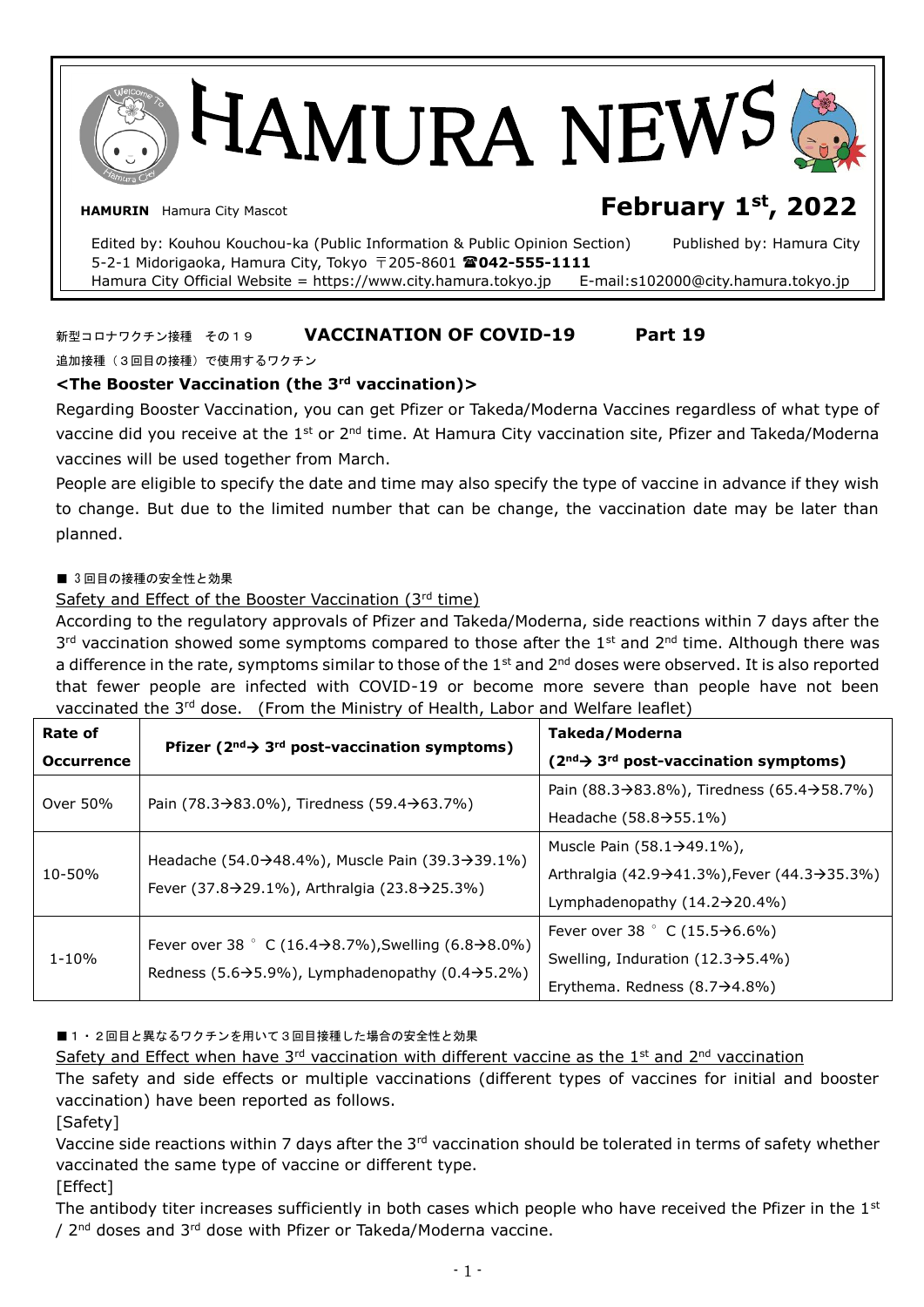\*\* Takeda/Moderna vaccine is supposed to be vaccinated with 50  $\mu$ g for the 3<sup>rd</sup> time, but the result of 100  $\mu$ g vaccinated was reported in this study.

| <b>Vaccine Combination</b>                       | <b>Antibody Titer</b>       |  |  |
|--------------------------------------------------|-----------------------------|--|--|
| Pfizer => Pfizer => Takeda/Moderna               |                             |  |  |
| Pfizer $\Rightarrow$ Pfizer $\Rightarrow$ Pfizer | ' Antibody Titer is RAISING |  |  |

## ■よくある質問

Frequent Questions

Q: I heard that Takeda/Moderna vaccines have strong side reactions, is it okay?

- A: The booster (3<sup>rd</sup>) vaccination of Takeda/Moderna vaccine is half amount of used in 1<sup>st</sup> and 2<sup>nd</sup> vaccination. It has been reported that there are fewer post vaccination symptoms such as fever and fatigue compared to 2nd vaccination.
	- (※): Post vaccination symptoms ~ lymphadenopathy is more common in the 3<sup>rd</sup> time than 2<sup>nd</sup> time. (Source: from the report on special approval.)
- Q: Is there difference in the effectiveness of the Pfizer and Takeda/Moderna vaccines?
- A: In the 1<sup>st</sup> and 2<sup>nd</sup> vaccinations, both Pfizer and Takeda/Moderna vaccines have maintained a high preventive effect  $(*)$  about half year after  $2^{nd}$  vaccination

In an observational study comparing the effect of the  $1<sup>st</sup>$  and  $2<sup>nd</sup>$  vaccinations of Pfizer and Takeda / Moderna vaccines for half year, the Takeda / Moderna vaccine is more effective in preventing infection, onset and aggravation  $(*)$ . It is reported that the effect was significantly higher.

(\*) Prevention of aggravation includes prevention of hospitalization.

## 福生病院でも追加接種(3 回目)を受けることができます

## **<Fussa Hospital is able to take the Booster (3rd) Vaccination>**

Date and Time: February 8<sup>th</sup> (Tue) ~ May 18<sup>th</sup> (Wed) every Wednesday Noon~1:30PM (exclude holidays and Apr  $6<sup>th</sup>$  (Wed))

 $**$  February  $\sim$  every Tuesday also

Location: Public Fussa Hospital 1F Multiple Purposes Hall

How to Apply: When you have Vaccination Ticket with Pre-vaccination Screening Questionnaire, please call COVID-19 call center or make reservation from internet reservation website.

- **•** Fussa Hospital will not accept reservation.
- Reservation will be closed 6 days advance of vaccination date.
- **•** Please bring Fussa Hospital patient's registration card.
- If you forget to bring "Vaccination Ticket with Pre-vaccination Screening Questionnaire", you are unable to have vaccination.
- To avoid 3C's countermeasures, please make sure to come in reservation time.

Please check details from city official website or inquiry to Hamura City COVID-19 Call Center.

Inquiries: Hamura City New Coronavirus (COVID-19) Call Center 20570-030207, 9AM~5PM (include Saturday, Sunday and Holidays)

Phone Relay Services, please try to call Kenko Ka (in Hoken Center) @042-555-1111 Ext.627~630

令和4年度・いきいき講座、お好み講座、ボランティア講座、受講生募集

**<Fiscal Year 2022 "IKI-IKI", Volunteer and "OKONOMI" Workshops at Ikoino Sato, Juraku-En Elderly Recreation Center >**

> **< IKOI NO SATO>** いこいの里 いきいき講座・ボランティア講座 Application and Inquiries: Ikoi No Sato, 2042-578-0678

Location: Ikoi no Sato Application: Feb 14<sup>th</sup> (Mon)  $\sim 28$ <sup>th</sup> (Mon) 9AM~4PM, please come or call to Ikoi No Sato

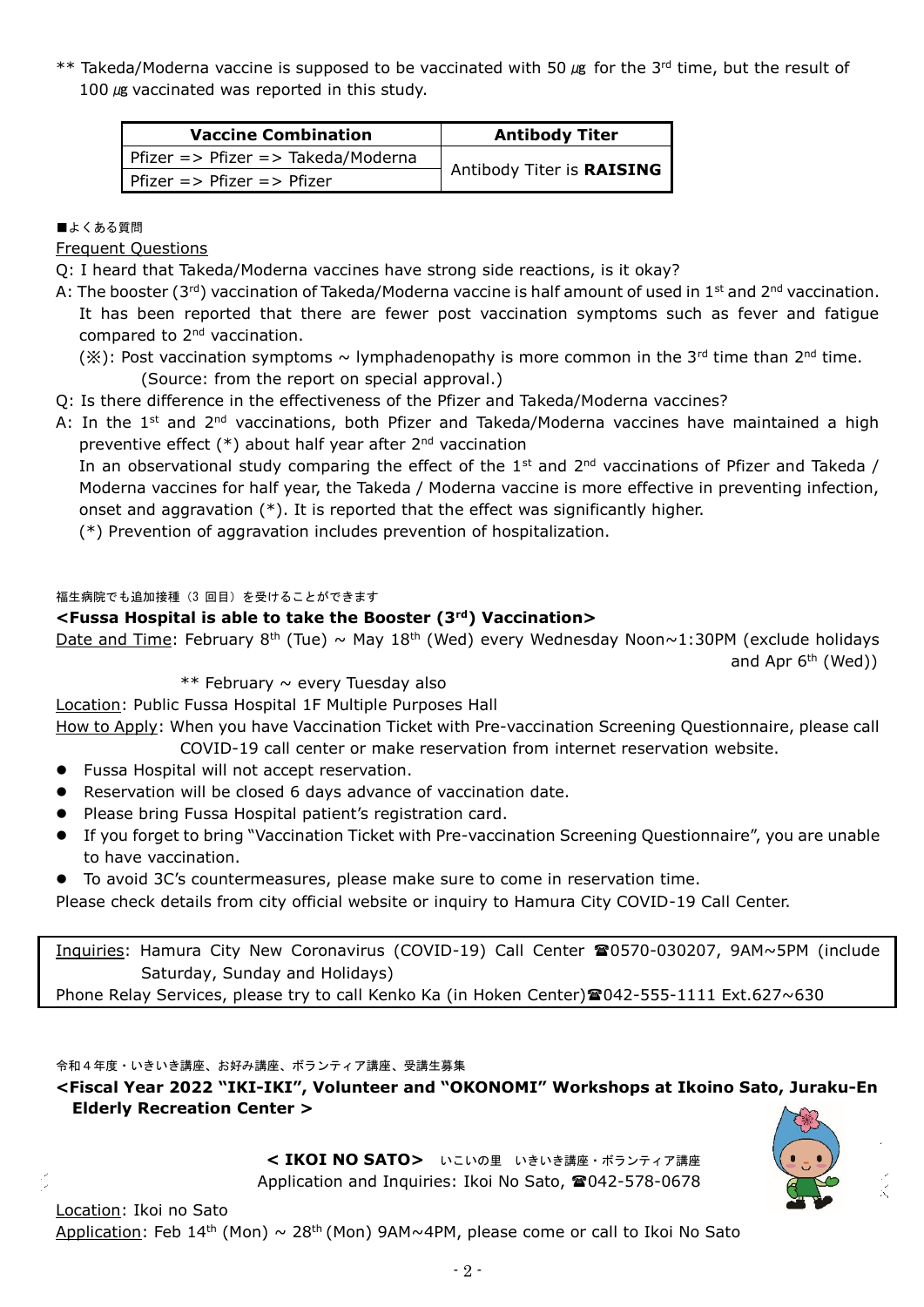(excluding 23rd (Wed,Holiday) and 27th (Sun))

Notice of Determination: Notice will be mailed after March 9th (Wed).

\*Apply for 1 class / per person \*If applicant's number is over, it will be drawing to decide. \*If applicant is not enough class, it will be 2<sup>nd</sup> time recruit posted in March 11<sup>th</sup> (Fri) and accept till Mar 18<sup>th</sup> (Fri).

## **~IKI IKI Class**

| <b>Class Name</b>                                  | Date                                              | Time              | Capacity |
|----------------------------------------------------|---------------------------------------------------|-------------------|----------|
| Togei (Ceramic Art)                                | Every 1st, 2nd and 3rd Monday                     | $10AM \sim$ Noon  | 20       |
| Kadou (Flower Arrangement)                         | Every 1st & 3rd Monday                            | $10:30$ AM ~ Noon | 20       |
| Suibokuga (Ink Painting)                           | Every 1st & 3rd Tuesday                           | $10AM \sim$ Noon  | 20       |
| Shippoyaki (Cloisonne)                             | Every 1st & 3rd Wednesday                         | $10AM \sim$ Noon  | 15       |
| Suisaiga (Watercolor Painting)                     | Every 1st & 3rd Wednesday                         | $1PM \sim 3:30PM$ | 20       |
| Suisaiga (Watercolor Painting)<br>(Advanced class) | Every 2 <sup>nd</sup> & 4 <sup>th</sup> Friday    | 1PM $\sim$ 3:30PM | 20       |
| Haiku (Syllabic Poem)                              | Every 1 <sup>st</sup> & 3 <sup>rd</sup> Wednesday | $10AM \sim$ Noon  | 20       |
| Taishou Koto (Harp)                                | Every 2 <sup>nd</sup> & 4 <sup>th</sup> Tuesday   | $10AM \sim$ Noon  | 20       |
| Shodou (Japanese Calligraphy)                      | Every 1st & 3rd Friday                            | $10:30$ AM ~ Noon | 20       |

#### **~Volunteer Class**

| <b>Class Name</b>                | <b>Date</b>                                                        | Time                 | Capacity |  |
|----------------------------------|--------------------------------------------------------------------|----------------------|----------|--|
| Shigin with Shinpuu School       |                                                                    | $10AM \sim$ Noon     | 20       |  |
| (recitation of Chinese poem)     | Every 2 <sup>nd</sup> & 4 <sup>th</sup> Wednesday                  |                      |          |  |
| Shigin                           |                                                                    |                      |          |  |
| (recitation of Chinese poem)     | Every 1st & 3rd Thursday                                           | $1:30PM \sim 3:30PM$ | 20       |  |
| Camera                           | Every 2 <sup>nd</sup> Thursday                                     | $10AM \sim$ Noon     | 20       |  |
| Hyakunin Isshu (traditional      |                                                                    |                      |          |  |
| Japanese cards of 100 poems)     | Every 1st & 3rd Friday                                             | $10AM \sim$ Noon     | 20       |  |
| Etegami (Picture Letter)         | Every 2 <sup>nd</sup> Tuesday                                      | $1:30$ PM ~ 3:30PM   | 20       |  |
| Harmonica                        | Every 2 <sup>nd</sup> & 4 <sup>th</sup> Thursday<br>$1PM \sim 3PM$ |                      | 20       |  |
| Stretch Exercise                 | Every 2 <sup>nd</sup> & 4 <sup>th</sup> Thursday                   | $1:30PM \sim 3PM$    | 20       |  |
| A little different taste ORIGAMI | Every 4 <sup>th</sup> Monday                                       | $1:30PM \sim 3:30PM$ | 20       |  |
| Flower Arrangement               | Every 2 <sup>nd</sup> Friday                                       | $1:15PM \sim 2:15PM$ | 15       |  |
| <b>Folk Dance Exercise</b>       | Every 2 <sup>nd</sup> & 4 <sup>th</sup> Tuesday                    | $10AM \sim$ Noon     | 20       |  |

**< Juraku-En "Okonomi Kouza" Class and Volunteer Workshop >** じゅらく苑 Application and Inquiries: Kourei Fukushi Kaigo Ka, Kourei Fukushi Kakari, <sup>T</sup>Ext. 178

Location: Juraku-En, Community Ceter.

How to apply: Feb 14<sup>th</sup> (Mon)  $\sim$ 28<sup>th</sup> (Mon), please call or come to Kourei Fukushi Kaigo Ka, Kourei Fukushi Kakari, **E**Ext. 178

\*\* In order of application, application will be closed while capacity is full.

## **OKONOMI KOUZA CLASSES** for Beginners

| <b>Date</b>                                    | Time                 | Capacity |
|------------------------------------------------|----------------------|----------|
| Every Tuesday                                  | $1:30PM \sim 4:30PM$ | 20       |
| Every Friday                                   | $10AM \sim NQON$     | 25       |
| Every Friday                                   | $1PM \sim 4:30PM$    | 20       |
| Every 1st & 3rd Thursday<br>$9:15AM \sim NOOD$ |                      | 25       |
|                                                |                      |          |

Flower arrangement might be cost material fee.

## **Volunteer Class** for Beginners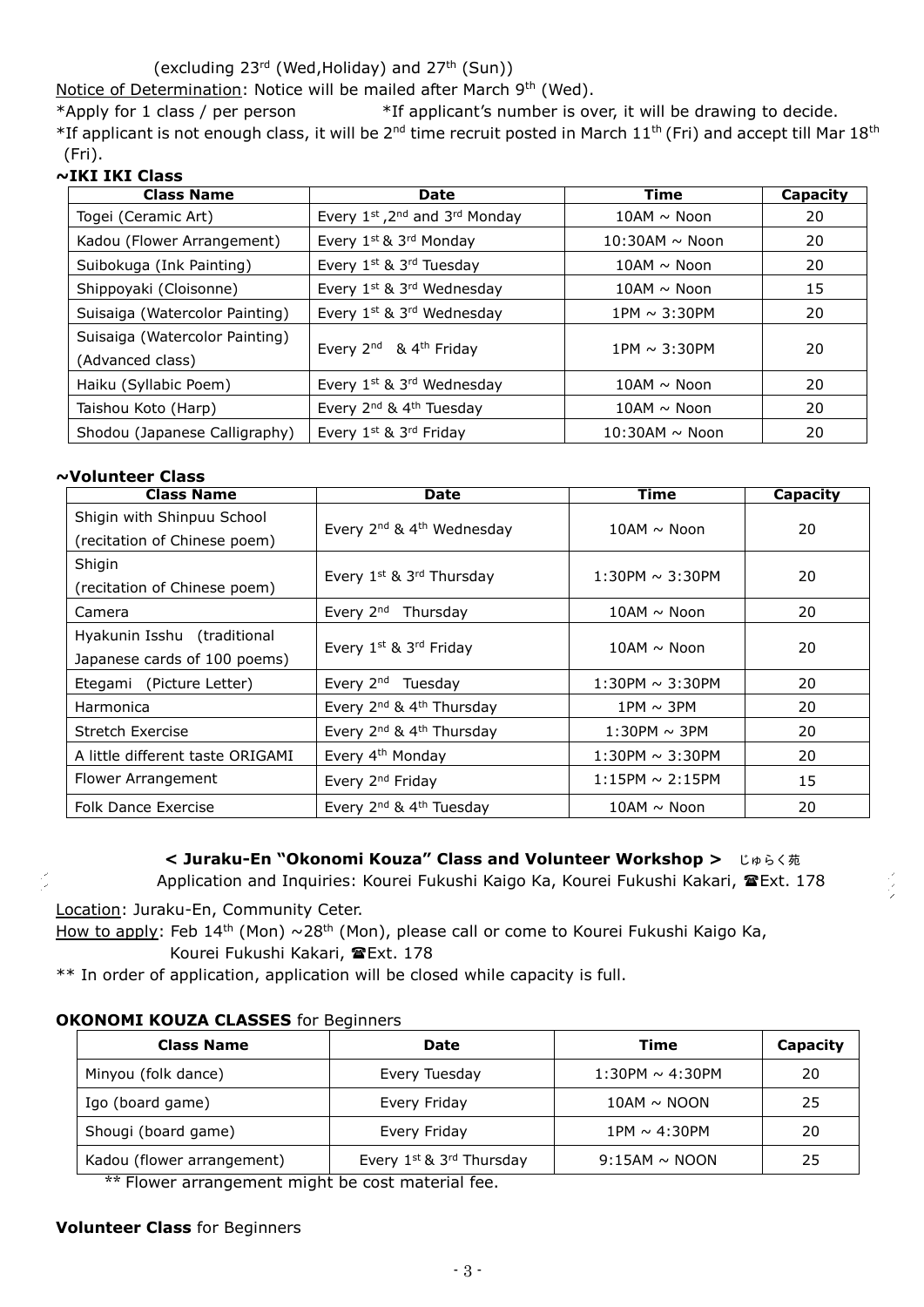| <b>Class Name</b>                      | Date                                                   | Time                  | Location                          | Capacity |
|----------------------------------------|--------------------------------------------------------|-----------------------|-----------------------------------|----------|
| Paper Cutout Art                       | Every 2 <sup>nd</sup> and 4 <sup>th</sup><br>Wednesday | $9:30AM \sim 11:30AM$ | Meeting Room for the<br>elderly   | 18       |
| Sado (Tea Ceremony)                    | Every 2 <sup>nd</sup> Tuesday                          | $1PM \sim 4PM$        | The 2 <sup>nd</sup> Training Room |          |
| Shigin<br>(recitation of Chinese poem) | Every 1st, 3rd<br>and 4 <sup>th</sup> Thursday         | 1PM $\sim$ 4:30PM     | Meeting Room for the<br>elderly   | q        |

\*\* Sato (Tea Ceremony) needs ¥500 for snacks fee each time.

# **"IKI-IKI", Volunteer and "OKONOMI" Workshops' common items**

Class Term: Apr 2022  $\sim$  March 2023

Eligibility: Hamura Residents who are at age 60 or older as of April 1, 2022 Course Fee: Free

\*Each participating member must pay for class materials.

\*All classes are for beginners, volunteer classes' instructors are all volunteers. (Exclude Suisaiga (water painting) class)

第6回激辛フェス2022

## **<The 6th Spicy Festival in 2022>**

People can enjoy dishes using "Hamura-produced capsicum" in collaboration with farmers in city. A dish using red pepper called "Carolina Reaper" which is certified as the hottest in the world by Guinness World Record. There are various dishes with moderate spiciness. East spicy and delicious food to get rid of the cold of February.

Term: February 1<sup>st</sup> (Tue)  $\sim$  28<sup>th</sup> (Mon)

Location: 34 stores participated in Hamura City Chamber of Commerce

\*\* People eat the spicy menu and collect stickers will receive original goods and gift certificates of the Hamura City Commercial Cooperative Association. You can use certificate in city stores on a first-come, first-served basis! (Eat in or take out is available).

\*\* A gift certificate of ¥10,000 for 25 stickers and ¥20,000 for all 34 stores will be drawing.

Goods exchange/ Application period: February 7<sup>th</sup> (Mon)  $\sim$  March 11<sup>th</sup> (Fri)

\*\* The stores hours might be changed, please check official website of Super Spicy Festival in details.

Sponsored and supported by: Hamura City Chamber of Commerce, Hamura City, Hamura city tourism association.

Inquiries: Hamura City Chamber of Commerce 2042-555-6211

## お知らせ **INFORMATION**

#### 令和 4 年度の予約受付開始 交通災害共済(ちょこっと共済)

## **Year 2022 Traffic Casualty Mutual Insurance "Chokotto Kyousai"**

This low-cost mutual insurance program is operated by the partnership of municipalities in Tokyo prefecture. The insurance covers costs which are incurred in the event such as a traffic accident. It is funded by pooling the premium deposits contributed from the member residents of those municipalities.

\*\* The application brochure will be distributed in middle of February to every household.

Eligibility for Enrollment: Those who live in city on the start date of mutual aid period and have resident registration.

Insurance term: April 1<sup>st</sup> (Fri), 2022 ~ March 31<sup>st</sup> (Fri), 2023 (if you enroll after Apr 1<sup>st</sup> (Fri), the insurance will be valid from the next day after applying  $\sim$  March 31<sup>st</sup> (Fri), 2023)

Application accepting term: Starting from February 1st (Tue) to March  $31^{st}$  (Thu), 2022. Applying locations: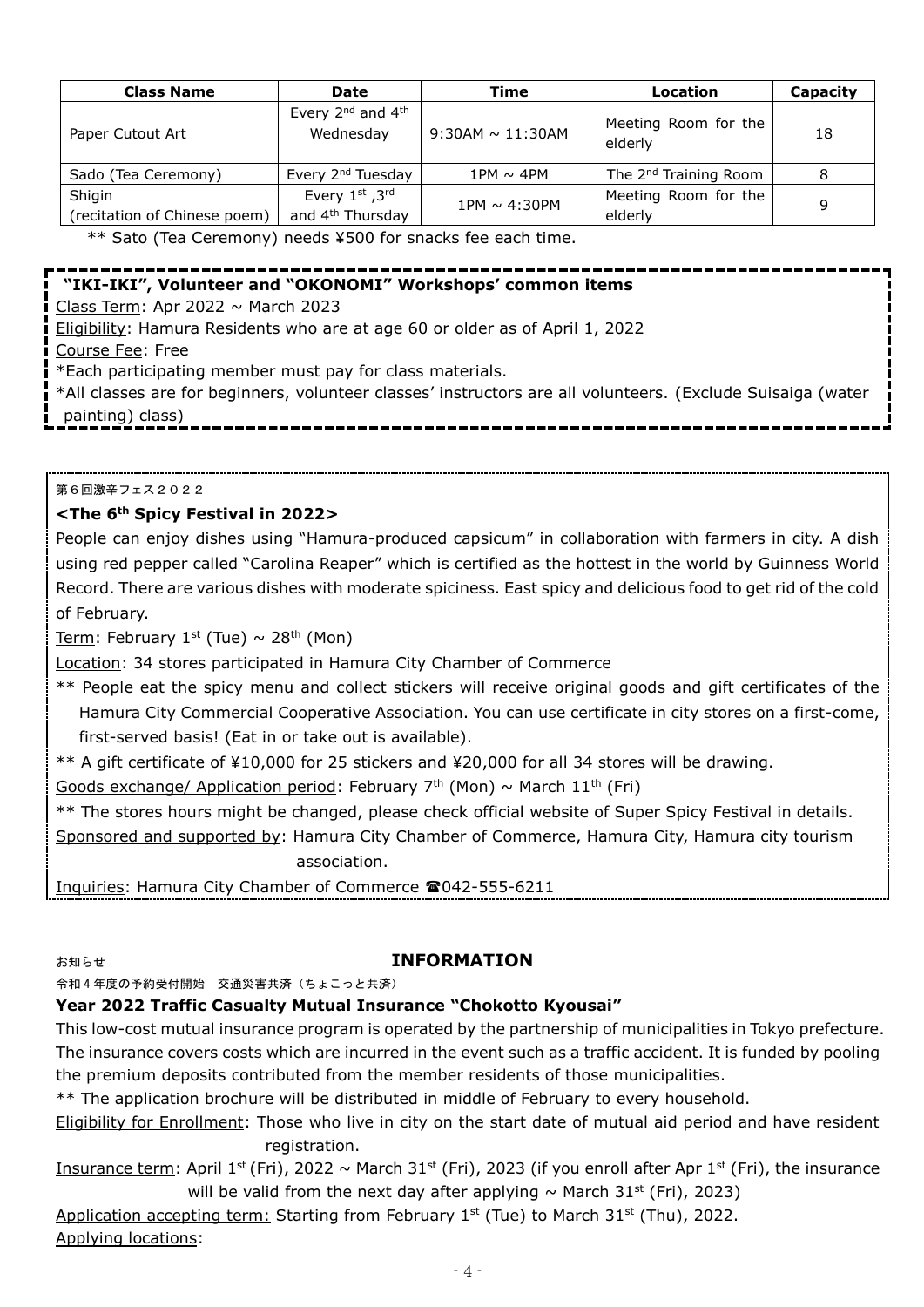- 1) City Hall (Nishitama Agricultural Cooperative Office) 9AM~5PM
- 2) City Financial Institution (Seibu Agricultural Cooperative, Seibu Shinyo Bank, Tama Shinyo Bank, Ome Shinyo Bank, Chuo Labor Bank, Yamanashi Chuo Bank)  $\sim$  within business hours of each financial institution.
- 3) Internet  $\sim$  Starting from February 1st (Tue) 9AM  $\sim$
- \*\* Even after the reservation acceptance period, the application is still accepted.
- Inquiries: Bosai Anzen Ka, Bohan Kotsu Anzen Kakari Ext. 216

| スマートフォン体験講座                                                                                                                                                                                                                             |
|-----------------------------------------------------------------------------------------------------------------------------------------------------------------------------------------------------------------------------------------|
| <smartphone course="" experience=""></smartphone>                                                                                                                                                                                       |
| Date and Time: March $6th$ (Sun) 9AM~Noon, 1PM~4PM (same details for both classes)                                                                                                                                                      |
| Location: Yutorogi 2F Lecture Room (Kouzashitsu) 2                                                                                                                                                                                      |
| Eligibility: Hamura Residents age over 60 who do not have smartphone or not used to use.                                                                                                                                                |
| Capacity: Each 20 (if applicants are too many, drawing will be held)                                                                                                                                                                    |
| • The result will be notified by phone call till March 2nd (Wed).                                                                                                                                                                       |
| Details: Lecture, learning the basic knowledge, functions, operations and search information tools                                                                                                                                      |
| (internet, news, video etc.)                                                                                                                                                                                                            |
| ** If you have questions for your own smartphone, please bring it to class.                                                                                                                                                             |
| Sponsored: Tokyo Metropolitan Digital Services Bureau Strategy Department                                                                                                                                                               |
| How to Apply and Inquires: Till Feb 25 <sup>th</sup> (Fri), please call or fax to Tokyo Metropolitan Smartphone                                                                                                                         |
| Dissemination and Enlightenment Business Office $\mathbf{\Omega}03$ -3804-3381 (Monday $\sim$                                                                                                                                           |
| Friday 9AM~5PM) Fax 203-3804-3370                                                                                                                                                                                                       |
| <b>Essential item:</b> If you have wish date and time, please go to Yurogogi Kouzashitsu 2 (March 6 <sup>th</sup> 9AM or<br>$\cdot$<br>1PM) to fill in Kana Name, age, gender, phone number and address and whether you have smartphone |

or not.

# 講座 **COURSE**

簡単筋トレで, フレイル・感染症に負けない体力をつける

みんなで続ける ! 介護予防体操

## **< Easy Muscle Training to prevent frails and build physical strength to withstand COVID-19**

## **~ Let us continue! Long-term care preventive exercise.>**

Having simple muscle training that is easy to continue to build up physical strength and prevent COVID-19

illness. Everyone can participate freely to prevent declining in immunity due to short of exercises.

Date and Time: Feb 25<sup>th</sup> (Fri) 10AM~Noon

Location: Community Center 3F Hall

Eligibility: Those who are lack of exercise and interested in Care Prevention Exercises

Capacity: 10 (in order of application)

Things to bring: Towel, Beverage and writing utensils

Details: Using chair for physical exercises etc.

How to apply and Inquiries: Feb 3rd (Thu)  $\sim 24$ <sup>th</sup> (Thu) 9AM~5PM, please call, email to Korei Fukushi Kaigo

Ka, Kaigo Yobo. Chiiki Shien Kakari TExt. 456 email: [s304200@city.hamura.tokyo.jp](mailto:s304200@city.hamura.tokyo.jp)

\*\* When applying by email, please write "Long-term care preventive exercise application" in the subject and "address, name, contact information" in it.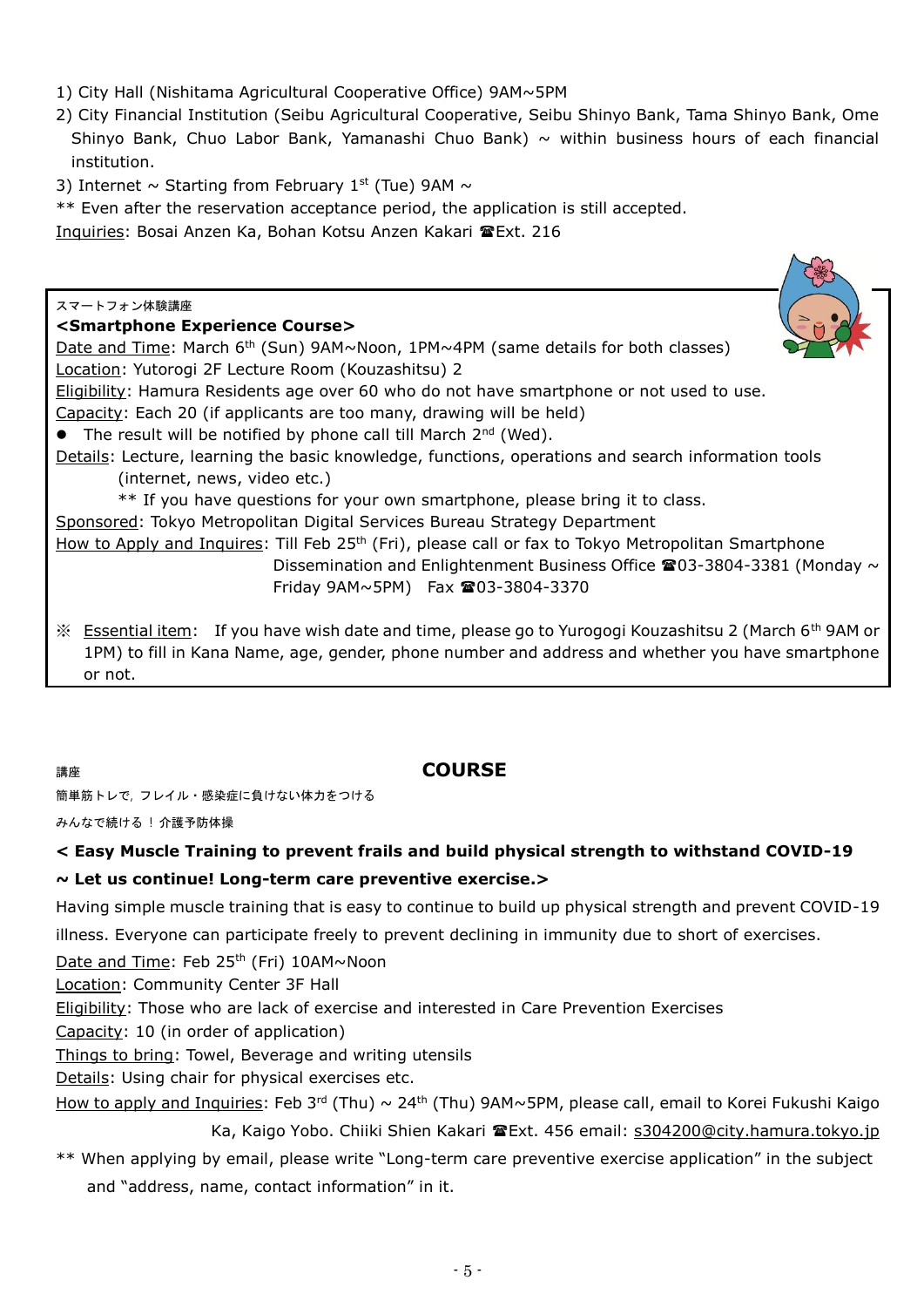#### **< Little Supporting becomes Huge power ~**

#### **Courses in Nursing Care for Supporting Dementia Patients >**

As we know, everyone will become dementia possibly. In order to live in familiar area even people have dementia, it is very important to have a little support in living area. The correct knowledge of dementia and the tendencies that dementia patients have can be learned at this course. You will not be required to commit to duties after completion of this course. When you finish lecture, the "Orange Ring" will be provided for supporter's marking.

Date & Time: March  $2^{nd}$  (Wed),  $10AM \sim 11:30PM$  (Reception is from 9:30AM)

Location: Yutorogi 2F Kouzashitsu 1

Eligibility: Hamura Resident and Commuter age over 15 (exclude Junior High School students)

Capacity: 15 (in order of application) Things to bring: Writing utensils.

Instructor: Chiiki Hokatsu Shien Center Akashia, Caravan mate

How to apply and Inquiries: Please call or come to Chiiki Hokatsu Shien Center, Akashia<sup>2</sup>042-578-5508 (in Hamura City Long-term Care Health Facility Akashia)

## 健康 **HEALTH**

忘れていませんか?お子さんの予防接種

#### **< Do Not Forget Your Child's Immunization >**

There is limited time period to get these immunizations covered by full public subsidy. Please make sure to get it done in time, otherwise, parents will need to pay the vaccination fee in full. Appointment is generally necessary for these vaccinations.

Various Types of Vaccinations That Can Be Received At the Health Center/Eligibility

## Rotavirus Vaccine ロタ From  $6 \sim 24$  weeks or 32 weeks after birth Hepatitis B B 型肝炎 The day before their  $1<sup>st</sup>$  birthday Hib Vaccine ヒブ ワクチン 2 months old  $\sim$  the day before their 5<sup>th</sup> birthday Pediatric Pneumococcal Vaccine 小児用肺炎球菌ワクチン 2 months old  $\sim$  the day before their 5<sup>th</sup> birthday DTPP Combination Vaccine 四種混合 3 months old  $\sim$  the day before turning 7 years old and 6 months Inactivated Polio Vaccine 不活化ポリオワクチン 3 months old  $\sim$  the day before turning 7 years old and 6 months BCG The day before turning 1 year old (average inoculation is at age  $5~\sim7$  months) Chicken Pox 水痘 (みずぼうそう) The day before reaching 1 year old  $\sim$  the day before reaching 3 years Measles and Rubella 麻しん風しん 1st term: The day before turning 1 year old  $\sim$  day before turning 2 years old 2nd term: 5-6 year olds, \* must be made within the year prior to the entry to elementary school. Japanese Encephalitis Vaccine 日本脳炎  $1<sup>st</sup>$  Term: 3 years old  $\sim$  day before turning 7 years and 6 months old  $2<sup>nd</sup>$  Term: 9 years old  $\sim$  day before turning 13 years old Diphtheria-Tetanus Vaccine (DT) 二種混合 The day before turning 11 years old  $\sim$  the day before turning 13 years old Cervical Cancer 子宮頸がん Girls equivalent to  $6<sup>th</sup>$  grade of Elementary School to  $1<sup>st</sup>$  grade of Junior High School (the standard inoculation period is equivalent to  $1<sup>st</sup>$  grade of Junior High School) **Notice:**

※Measles and Rubella 2nd term shots: Full subsidy coverage is available until March 31 st (Thu).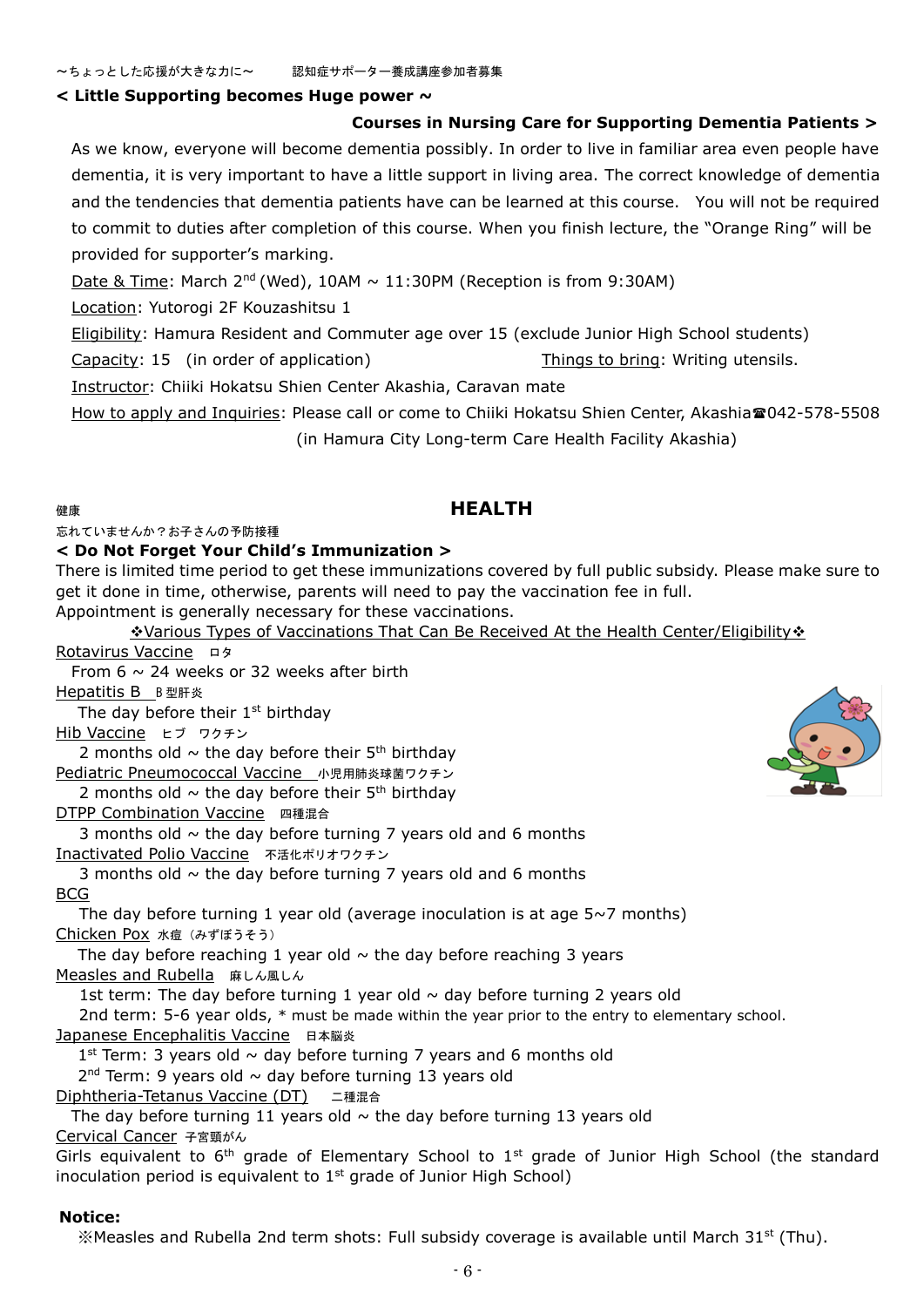- ※Full subsidy coverage for Japanese Encephalitis Vaccine offered to those who were born between February 1st, 2002 and April 1st, 2007, until one day before their 20<sup>th</sup> birthdate.
- For those born between April 2<sup>nd</sup> ~ October 1<sup>st</sup>, 2009, it is available between their 9<sup>th</sup> and day before 13<sup>th</sup> birthday for both terms.
- ※Cervical Cancer Vaccine ticket is only for people who wish to vaccination. Please bring Boshi Kenkou Techou (Maternal and Child Health Handbook) to Kosodate Sodan Ka Boshi Hoken.Sodan Kakari (in Hoken Center).
- ※Please make an appointment directly to the medical facility at the earliest opportunity, as demand for the appointment at medical facility goes higher towards the end of fiscal year (March).
- ※If you have lost or don't have the questionnaire sheet (yoshinhyou) due to moving into Hamura, please bring Boshi Kenkou Techou (Maternal and Child Health Handbook) to the Hoken Center for the new sheet.

Inquiries: Kosodate Sodan Ka Boshi Hoken. Sodan Kakari (in Hoken Center) Ext.693

#### 助成券有効期限は3月31日㈭まで! 高齢者肺炎球菌ワクチン予防接種

## **< Pneumococcal Vaccination for Elderly ~ Subsidy Ticket is valid till March 31st (Thu)>**

The pneumococcal vaccine was included in the vaccination schedule implemented by the City and the vaccination subsidy ticket was mailed at late of April, 2021, please vaccination for people wish to. Vaccinations for elderly residents at age 65, 70, 75, 80, 85, 90, 95, and 100 or older will be offered. Eligibility: Hamura residents who have not received this vaccination who meet one of the following:

 $\Omega$  will reach age 65, 70, 75, 80, 85, 90, 95, and 100 or older at year in which the vaccination is administered

② age 60 to younger than 65 as of the vaccination date and have any heart, kidney or respiratory disease, or immune dysfunction caused by AIDS. (patient ② must obtain a physician's certificate or present Physical Disability Certificate grade 1)

Subsidy Amount: ¥6,500

Vaccination Location: Designated Medical facilities in Hamura City

Notes:

- Regarding designated medical facility, please see vaccination subsidy ticket for details and inquiry.
- Considering the necessity of vaccination and side reactions, only vaccination for people wish to.
- If you lost vaccination subsidy ticket, please inquiry.
- In general, if you receive other vaccinations before or after COVID-19, please leave an internal of 14 days or more.

Inquiries: Kenko Ka (in Hoken Center) @Ext.623

#### 生ごみ堆肥化講習会

## **< Composting Food Waste Using a Cardboard Box: Composter Tester (Monitor) Wanted >**

By composting food wastes, the total burnable waste can be reduced, and can be changed into a useful resource by recycling. Hamura City promotes food waste reduction, and is looking for people who want to participate in the class and become a composter tester (monitor) for recycling food waste using a composter made of card board boxes. Fertilizers are made through microscopic organisms' decomposition of kitchen wastes inside this cardboard box with enriched soil. You must be a resident or a worker to apply.

- Please cooperate with the questionnaire at later date.
- After the class, the created cardboard compost and base materials will be handed.

Day/Time: Schedule February 19<sup>th</sup> (Sat) 10AM~11:30AM

Location: Community Center Daiichi Kenshuu Shitsu (2F)

Eligibility: Hamura City residents/worker Capacity: 10 (in order of application)

Application/Inquiry: Within Feb 2<sup>nd</sup> (Wed) ~ 15<sup>th</sup> (Tue) Call or come to Seikatsu Kankyou Ka **@** Ext.204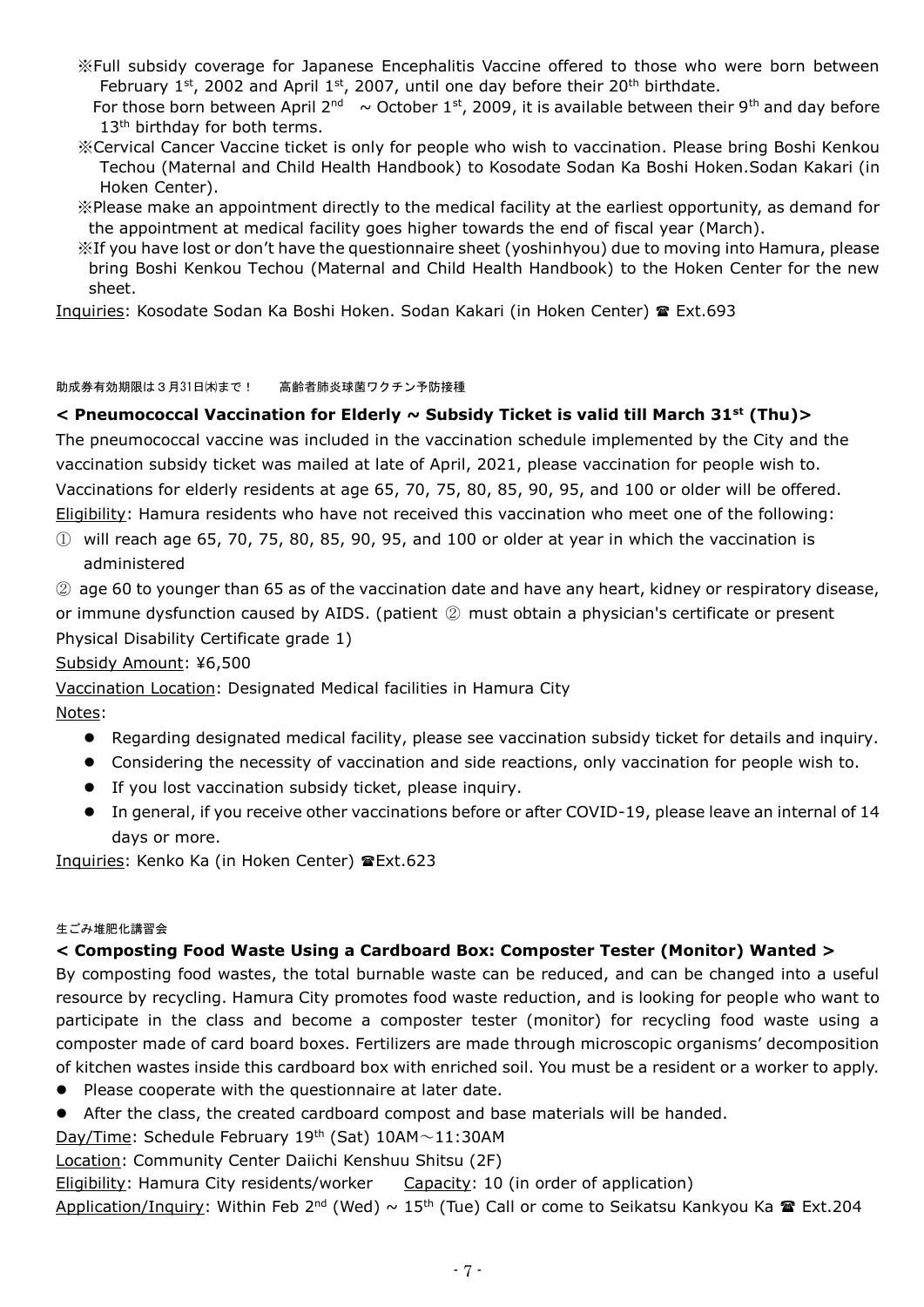2月は「燃やせるごみ分別強化月間」

## **< February is "Burnable Waste Accurate Separation Month" >**

Hamura City designates February, May and September as "Accurate Waste Separation Promotional Month." Please do not put recyclable resources to randomly collected burnable waste. Let's separate our garbage more carefully into waste and recyclable resources.

## **Sorting points:** 分別のポイント

- Kitchen waste: Drain well
- **Direct Mail or school print : "Miscellaneous Paper"**
- Items with plastic mark : After removing dirt, "Plastic containers and packaging"
- Sheets, blankets and clothes: Bundled with strings, "Used Clothes / Fibers"
- PET bottle: Remove the cap and label, body is PET bottle and label is "Plastic containers and packaging"

#### **Let us reduce food loss! 食品ロス※を減らそう!!**

Are there any foods sleeping in refrigerator? Let's reduce foods loss and the amount of garbage! \*\*\* Food loss: Food that is still able to eat but throw away.

Point  $\sim$  Please put the shopping receipt on the refrigerator and draw a erase line after use it. Then, You can know what food are remaining. Move foods closed to deadline to easy to take place and consume them.

## **Let's challenge the composting of kitchen waste! 生ごみの堆肥化に挑戦しよう!!**

Composting kitchen waste leads to reduce amount of burnable waste and use to grow vegetables and flowers.

"Food waste composting class" is held every year. Welcome to join it! Inquiries: Seikatsu Kankyou Ka Ext. 204

#### 国民年金保険料は口座振替・前納がお得です

## **< Rate Reduction Applied for National Pension Premium Advance Lump-Sum Payment >**

When paying the National Pension premiums in advance in lump-sum by bank transfer, a reduced rate is applied. If you wish to register for the automated lump-sum bank transfer payment, please do so by the end of February or August according to your desired payment type. (There is a method to pay by cash or credit card. Please ask for details.)

This registration need not be renewed yearly. It will be automatically continued in every following year.

- **Late of April ~ One/Two Year(s) and Apr to Sep lump-sum advance payment**  $\rightarrow$  **Register end of February**
- **Late October~ Oct to Mar of following year 6months lump-sum advance payment**  $\rightarrow$  **Register end of** August

Place and items to bring for registration: Please take a procedure at a financial institution of your banking account. Bring your bank book, Inkan registered to the account, Nenkin Techou or proof of national pension certification number, and registration form which is available at the pension office and financial institutions. \*Lump-sum advance payment can also be made with cash or credit card, please inquiry to details.

Inquiries: Oume Nenkin Jimusho (Pension Office) 20428-30-3410

#### 令和 4 年 2 月都営住宅入居者募集

## **< 2022 February Tokyo Metropolitan Public Housing (Toei Juutaku) >Application Information**

These public housings are managed by the metropolitan government in purpose of providing affordable housings for low-income earners and residents having housing problems. There are applicant eligibility requirements such as income level, resident registration history, etc. For more information, please see the brochure (in Japanese only) or inquire by phone.

## Recruitment housing types

- 1) Recruitment housing by point method (only for families) 1,390 houses
- 2) For singles, wheelchair users, and silver piers (for singles and two-person households) 322 houses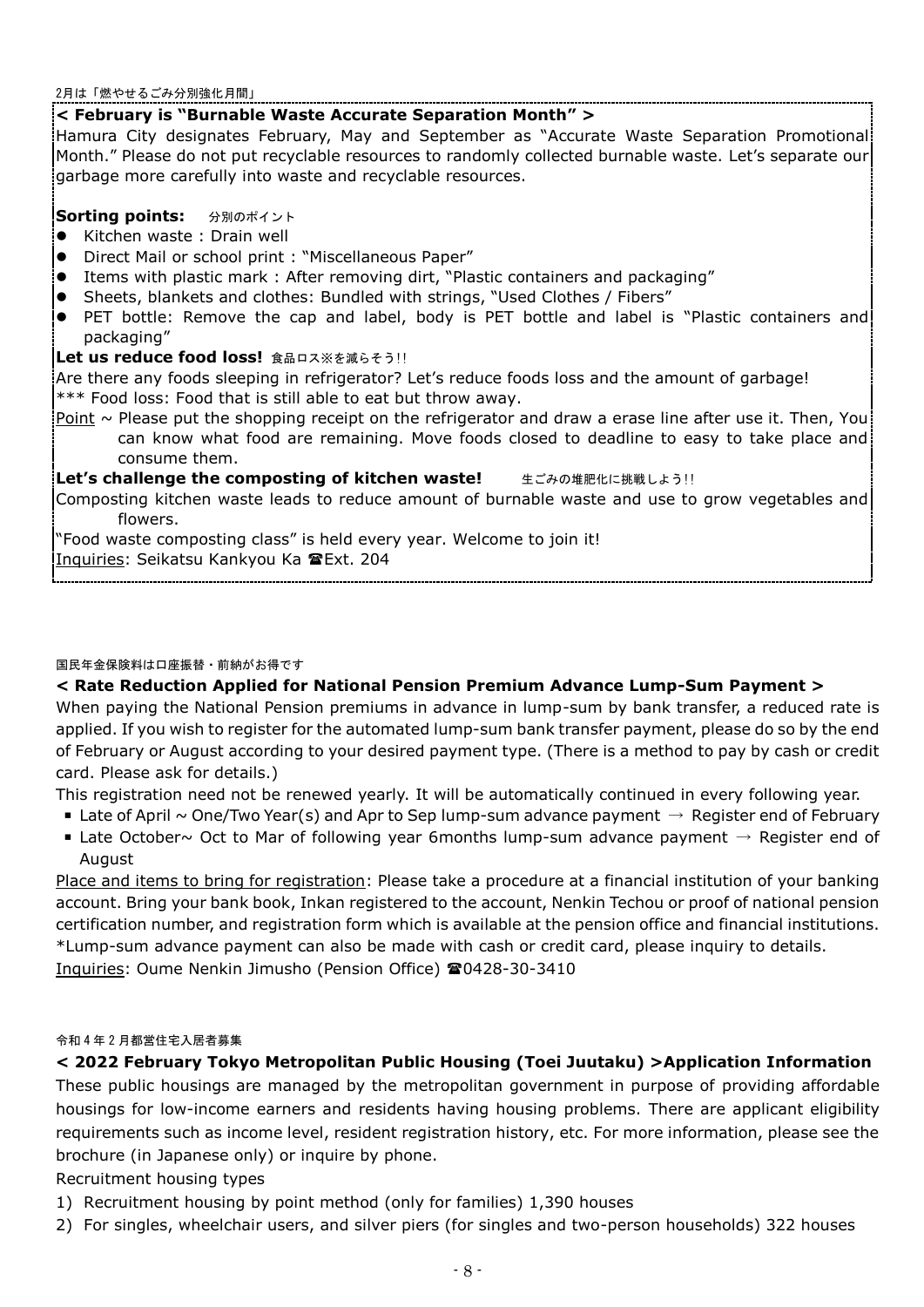3) Houses have been death by sickness 145 houses.

\*\* There are conditions such as income restrictions, please see the brochure for details. Application Brochure distribution term: Feb 1<sup>st</sup> (Tue)  $\sim$  9<sup>th</sup> (Wed)

Distribution Locations: City hall Main Reception, Toshi Keikaku Ka in city hall 2<sup>nd</sup> floor and B1 Floor Security Room front (only for Saturday, Sunday and Holidays)

- Application: The application must be received by February 16<sup>th</sup> (Wed)
	- 1) To Tokyoto Juutaku Kyoukyuu Kousha Boshuu Center (must be arrived 6PM)
	- 2) & 3) Shibuya post office
- Decision: March 18<sup>th</sup> (Fri) 9:30AM~10:30AM (schedule) will be held drawing in public at Tokyo Metropolitan office 2<sup>nd</sup> Main building 1F Hall.
- Inquiries: Tokyoto Juutaku Kyoukyuu Kousha Boshuu Center (JKK Tokyo Application Center) [February 1<sup>st</sup> (Tue) ~ February 16<sup>th</sup> (Wed) (excluding Saturday, Sunday and Holidays) 0570-010-810 / Other Times 03-3498-8894 Office is closed on weekends

## テレビの「受信障害」対策作業を行っています

## **Taking Countermeasures work for TV Reception Failure**

It is possible to happen reception failure during using 700MHz electric wave range such as regional equipment and TV. For taking countermeasure works of this issue, City will send specialist with Identification Certificate and armband to visit houses which have high possibility or already happened such reception failures to solve problem by free. If you have any question, please call Jushin Shogai Taisaku solution center **20120-700-012** 

Inquiries: 700MHz TV Jushin Shogai Taisaku Call Center 20120-700-012

# フレッシュランド西多摩 **FRESHLAND NISHITAMA 042-570-2626**

 $\leq$  **Photos Exhibition** > February 8<sup>th</sup> (Tue)  $\sim$  20<sup>th</sup> (Sun)

**< Japanese Calligraphy Contest for Hina Matsuri (Girls' Day Festival) >** ひなまつり習字大会

Given Calligraphy Word: ひな祭り(read as Hina Matsuri)

Eligibility: Elementary School Students or under

- How to Apply: Write calligraphy art of the given word on calligraphy on hanshi paper written vertically from top to bottom. Also fill in your name, grade, and city, then bring it to Freshland Nishitama between February 15<sup>th</sup> (Tue)  $\sim$  March 6<sup>th</sup> (Sun).
- Display: All calligraphies works displayed at Freshland Nishitama from Feb. 22<sup>nd</sup> (Tue) to March 21<sup>st</sup> (Mon. Holiday).

Inquiries: Freshland Nishitama 2042-570-2626

# ゆとろぎ **YUTOROGI 042-570-0707**



# **<February 13th(Sun) broadcasting ~ NHK "New BS Japanese Songs">**

To commemorate the 30<sup>th</sup> anniversary of enforcement of the Hamura City, NHK "New BS Nihon No Uta" was recorded on January 27th will be broadcasted.

Broadcast date: February 13th (Sun) 7:30PM~8:59PM

Re-broadcast date: February 19<sup>th</sup> (Sat) Noon  $\sim$  1:29PM / February 25<sup>th</sup> (Fri) 4:30PM  $\sim$  5:59PM TV Channels: NHK/ BS Premium/ BS4K

# **MAIN LIBRARY 042-554-2280 (Close Monday)**

 $\langle$  Close Day > February 15<sup>th</sup> (Tue) for sorting out

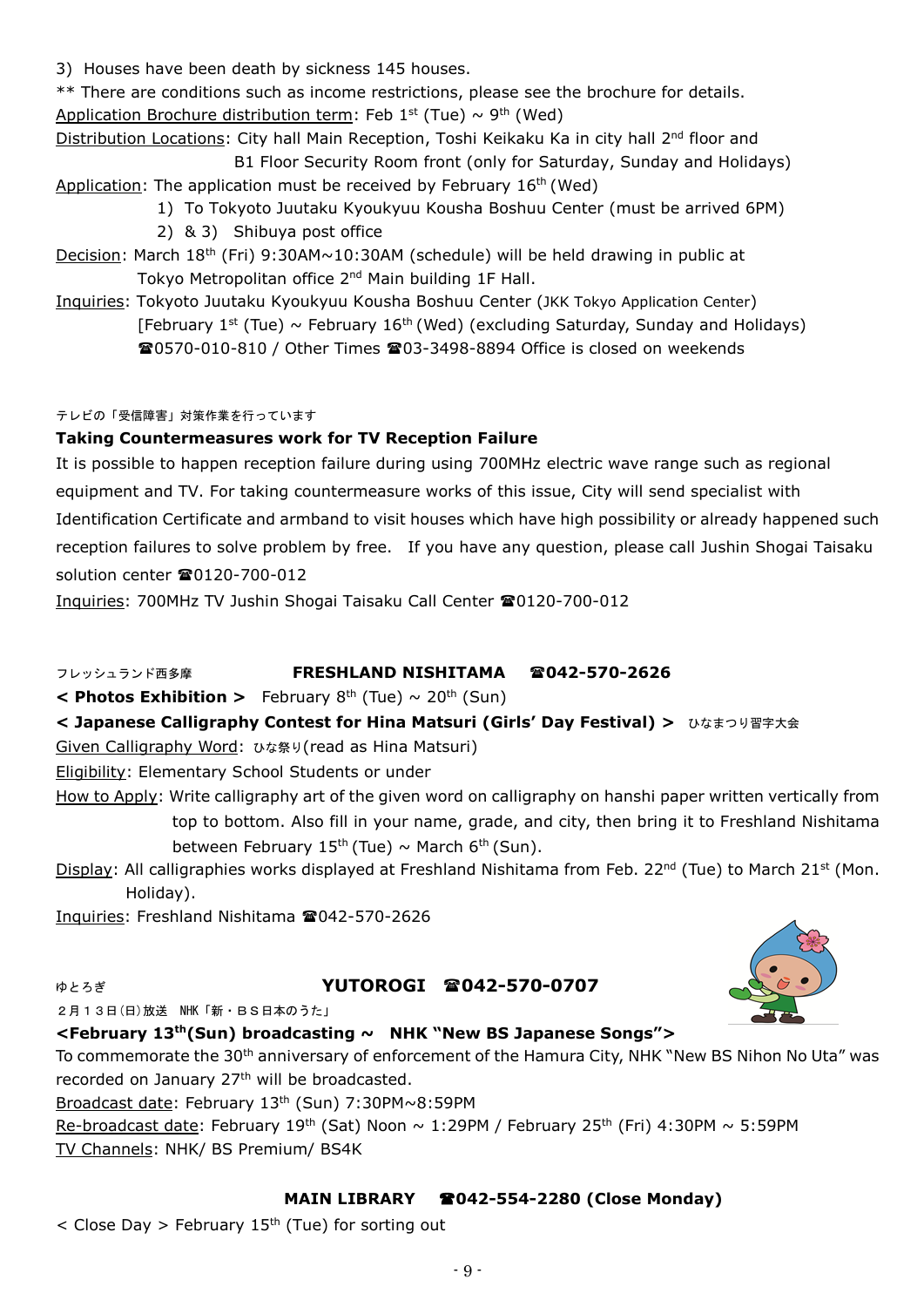## 子育て **CHILDREN**

妊産婦オンライン相談(要予約)

#### **<Pregnant women online consultation (reservation required)>**

Eligibility: Those who are pregnant or raising children residents (generally within one year after giving birth)

February Consultation Day: Feb 22nd (Tue) 1:30PM~3:30PM / Midwife consolation

Monday  $\sim$  Friday 9AM $\sim$ 4PM / Public health nurse consolation

Inquiries: Kosodate Sodan Ka, Boshi Hoken. Sodan Kakari (in Hoken Center) TExt. 692

1 歳児教室 「1 歳ちゃん♪ 集まれ~!」

#### **< The 1 Year-Old and Parent Get-Together Group >**

Talking about the characteristics of one-year-old, daily rhythm, weaning and so on.

Date: February 22<sup>nd</sup> (Tue), from 9:30AM  $\sim$  11AM

Location: Hoken (Health) Center

Capacity: First 8 (in order of application) Priority for applicants of the  $1<sup>st</sup>$  time to participate \*\* Admission are not allowed for Siblings of participating child.

Things to Bring: Boshi Kenkou Techou (Maternal Handbook), Bath Towel and Beverage

Application and Inquiries: Starting from February 7<sup>th</sup> (Mon) 9AM~, please call or come directly to Kosodate

Sodan Ka, Boshi Hoken. Sodan Kakari, TExt. 695

#### 「ちょこっと広場」を利用してください

#### **< "Chokotto Hiroba" Consultation Services- Require Reservation >**

こころの相談 (臨床心理士)

◆Consultation for Emotional Wellbeing of Your Child ~ "Kokoro No Soudan"

| Location             |  |
|----------------------|--|
| West Children Center |  |
|                      |  |

\*\* City official website is posted the whole year schedule.

Inquiries: Kosodate Soudan Ka, Boshi Hoken. Soudan Kakari (in Hoken Center) Ext. 694

#### 児童手当. 児童育成手当(10~1月分)を支給

**Child Allowance and Child Raising Allowance Recipients** – February is the month in which payment for October to January is made by bank transfer to those applicable citizens' designated bank accounts. Date of payment is scheduled for the February 14<sup>th</sup> (Mon).

Inquiries: Kosodate Shien Ka, Shien Kakari Ext. 237

#### 貯水槽水道を設置している方へ

#### **< Maintenance of Water Tank >**

Schools, hospitals and other multistoried buildings are equipped with water tanks. Hamura City is responsible of the water quality until the water enters the tank of a private building. Once water is in the tank, the quality management and responsibility of water is on the building owner.

Building owners, please do not neglect the required maintenance works for keeping the safe condition of the system periodically.

① Clean the inside of receiving tank, elevated water tank and check the equipment once a year.

② Check the water color, turbidity, odor, taste and residual chlorine for abnormalities regularly.

Inquiries: Suidou Jimusho (Waterworks Office) 2042-554-2269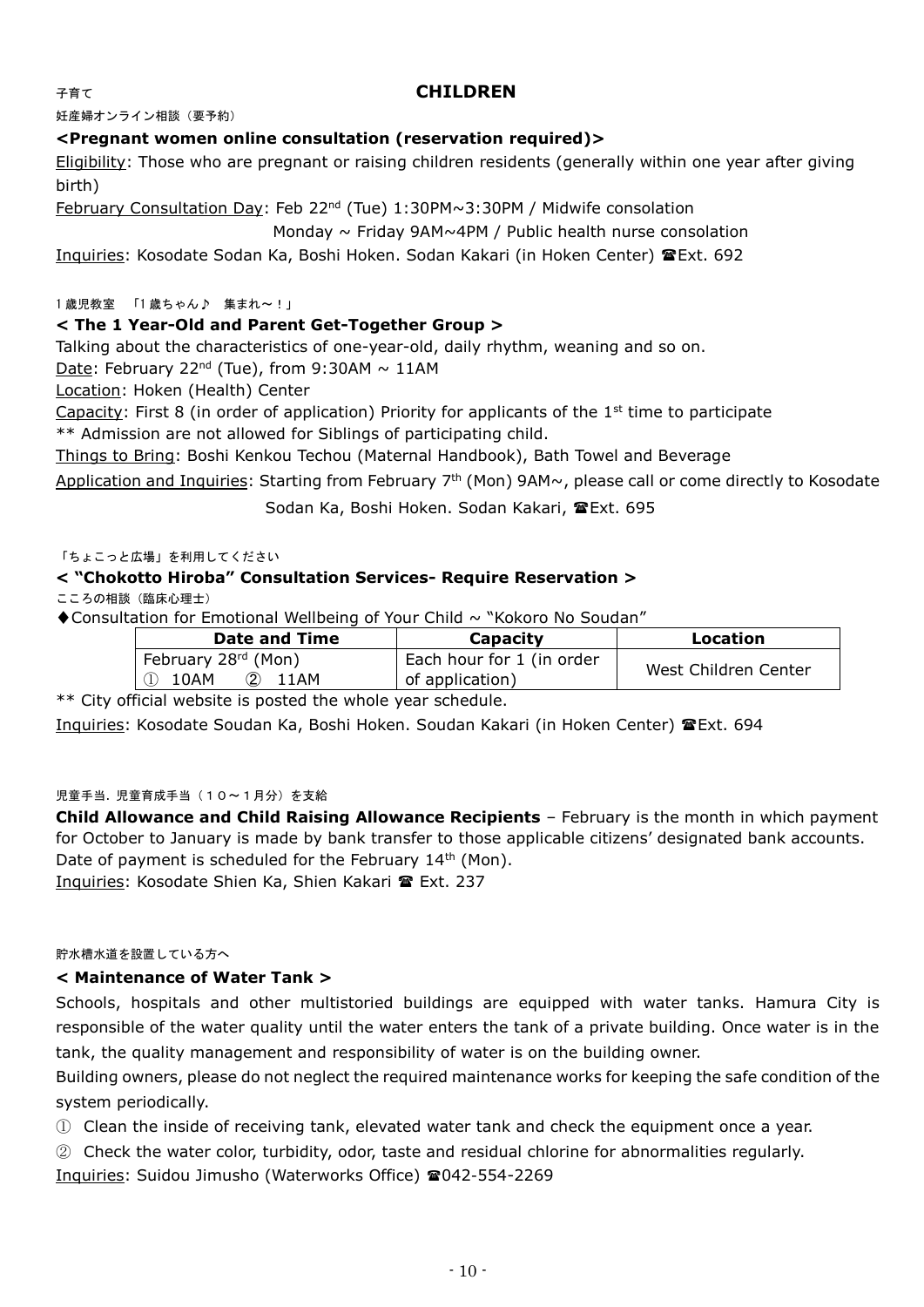## **J-ALERT NATIONWIDE TEST BROADCASTING**

J-Alert nationwide test broadcasting will take place on Feb  $16<sup>th</sup>$  (Wed) around 11AM.

Through the citywide public address system, you will hear the following Japanese announcements.

「Korewa test desu.」This is a test broadcasting.

This is a Hamura City Emergency Preparedness Organization (once)

**J-Alert** (全国瞬時警報システム) is a nationwide alert system designed to deliver alert for most critical emergency by broadcasting it through local community wireless system without taking authorizing procedures at local government level in the event that requires citizens to beware of sudden emergency or to quickly evacuate or shelter themselves.

The alert information is distributed via satellite-based transmission system. When a local terminal receives the alert, it automatically activates the community wireless system, enabling the central government to directly and quickly inform its' citizens of imminent threats. The alert information that is announced may be for; earthquake (early warning, hypocenter, magnitude), weather alerts such as torrential rains or storms (precaution, presence), volcano eruption, significant meteorological disaster and military threats.

Inquiries: Bosai Anzen Ka, Bosai. Kiki Kanri Kakari TExt 217

#### 国民健康保険医療費通知を送付します

## **< National Health Insurance Medical Expense Report >**

If you have received medical service in July  $\sim$  October, 2021 and/or received physical therapy from a judo healing practitioner, you will receive National Health Insurance (NHI) Medical Expense Report (国民健康保険医 療費通知) by mail.

It is a letter from municipal government to NHI members which notifies his/her record of received medical services (only the services applicable to NHI coverage), with the list of original medical service fees at 100% (amount before the insurance coverage was applied). There is no required procedure to be done concerning this report. Please confirm details when you receive this notification.

Inquiries: Hamura City Hall, Shimin Ka, Hoken Kakari TExt.126

## 動物公園ニュース **HAMURA ZOO 雷042-579-4041**

新しい仲間が加わりました!

## **<New friends have joined!>**

New animal friends have added in December! Barn owl and Greater Flamingo.

The pure white face of the barn owl seems to have a near-shaped mask which is the origin of the name.

Imposing face is very nice. Greater flamingos quickly get along with the other flamingos, groom and spend fun time with each other.

## **< Close days in February >**

Feb  $7<sup>th</sup>$  (Mon),  $14<sup>th</sup>$  (Mon),  $21<sup>st</sup>$  (Mon) and  $28<sup>th</sup>$  (Mon)



#### 防災バスツアー参加者募集

**<Touring the Related Prevention Disaster Public Facilities ~ Recruits participators>**

March 8<sup>th</sup> (Tue)  $\sim 13$ <sup>th</sup> (Sun) is Hamura City Prevention Disaster Week

There will be a tour of the facilities which are related to disaster prevention such as fire facilities, disaster prevention region stockpile warehouse, emergency food instruction etc.

## **Date: March 12th (Sat) 9AM~Noon** (schedule)

Meeting and Dismiss Location: City Hall 1<sup>st</sup> FL Citizen Hall